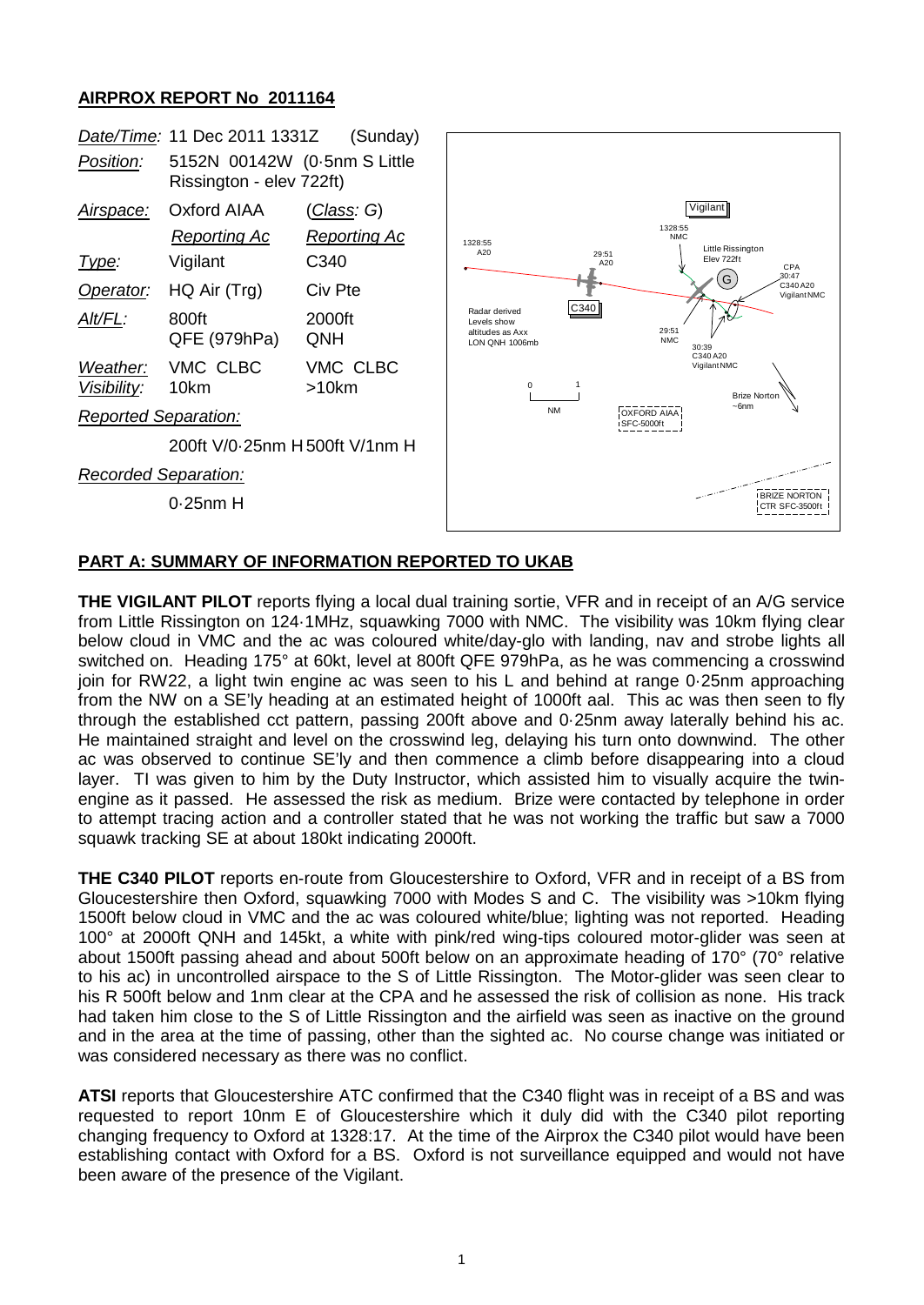UKAB Note (1): The Brize METARs show EGVN 111250Z AUTO 20010KT 9999 –SHRA BKN039/// BKN049/// 09/05 Q1004= and EGVN 111344Z 20012KT 9999 SCT017 BKN040 09/06 Q1003 WHT TEMPO 6000 RA SCT012 GRN=

UKAB Note(2): The UK AIP at ENR 5-5-1-4 promulgates Little Rissington as a glider launching site centred on 515200N 0014136W where tug ac/Motor-gliders may be encountered sunrise to sunset Fri, Sat, Sun & PH or as notified by NOTAM; site elevation 722ft.

UKAB Note (3): The recorded radar clearly captures the incident. At 1328:55 the C340 is seen 5·3nm W of Little Rissington tracking 095°, G/S 175kt, indicating altitude 2000ft LON QNH 1006hPa. At the same time a 7000 squawk with NMC, believed to be the Vigilant, is seen in the C340's 1130 position range 4·4nm, just 1nm W of Little Rissington, tracking 135° G/S 45kt. The ac converge and by 1329:51, separation has reduced to 2·1nm as the Vigilant is about to cross obliquely ahead of the C340 from L to R. At 1330:39 as the C340 is passing 0·6nm SW of Little Rissington the Vigilant is still tracking SE'ly on the crosswind leg for RW22 in the C340's 1 o'clock range 0·3nm. The CPA occurs on the next sweep 8sec later at 1330:47 as the C340 passes through the Vigilant's 0830 position range 0·25nm. Thereafter the C340 continues to the E and the Vigilant is seen to turn L towards the NE onto the downwind leg for RW22. The Vigilant pilot reported level at 800ft QFE 979hPa during the incident which equates to 1500ft QNH, which would place the Vigilant 500ft below the C340 level at altitude 2000ft as they pass with 0·25nm lateral separation at the CPA.

**HQ AIR (TRG)** comments that the Duty Instructor provided an excellent service to his ac by providing TI that allowed the pilot to gain tally on an ac approaching from astern. The C340 pilot appears to have seen the Vigilant from some distance ahead as it crossed his nose and perceived no need to take further avoiding action. Whilst he appears to have passed through an active glider site, he was aware of the traffic and maintained sufficient separation, albeit that the Vigilant pilot was still concerned by his proximity. Operations in uncontrolled airspace attract a certain level of risk, which is mitigated through good awareness and lookout. The highest risk, around launch and recovery sites, is reduced if transiting ac remain sufficiently clear.

## **PART B: SUMMARY OF THE BOARD'S DISCUSSIONS**

Information available included reports from the pilots of both ac, radar video recordings, and reports from the appropriate operating authorities.

Little Rissington is depicted on the topographical charts as a glider launching site but with no maximum activity height as winch launching does not take place. A pilot Member commented that although activity is infrequent, transiting pilots should take due regard of traffic operating in an aerodrome cct environment by avoiding the airspace with sufficient separation margins. The C340 pilot had seen the Vigilant as crossing traffic at 1500ft and had deemed that, as it was passing 500ft below his flightpath, there was no need to take avoiding action, Little Rissington appearing to be inactive. However as Little Rissington is on high ground over 700ft amsl, the Vigilant was actually at cct height and joining on a crosswind leg and it was the C340's passage through the cct area which had caused the Vigilant pilot concern and led to the filing of an Airprox. Members commended the Duty Instructor's provision of TI to the Vigilant pilot which enabled him to visually acquire the C340 passing behind and to his L. The Vigilant pilot estimated vertical separation as 200ft; however, this was not borne out from the radar recording which shows the C340 in level flight at altitude 2000ft, 500ft above the Vigilant and the visual cct, with lateral separation measured at 0·25nm. In the circumstances that pertained, the C340 pilot had maintained visual contact on the Vigilant and watched it pass clear to his R and below which allowed the Board to conclude that no risk of collision existed during this encounter.